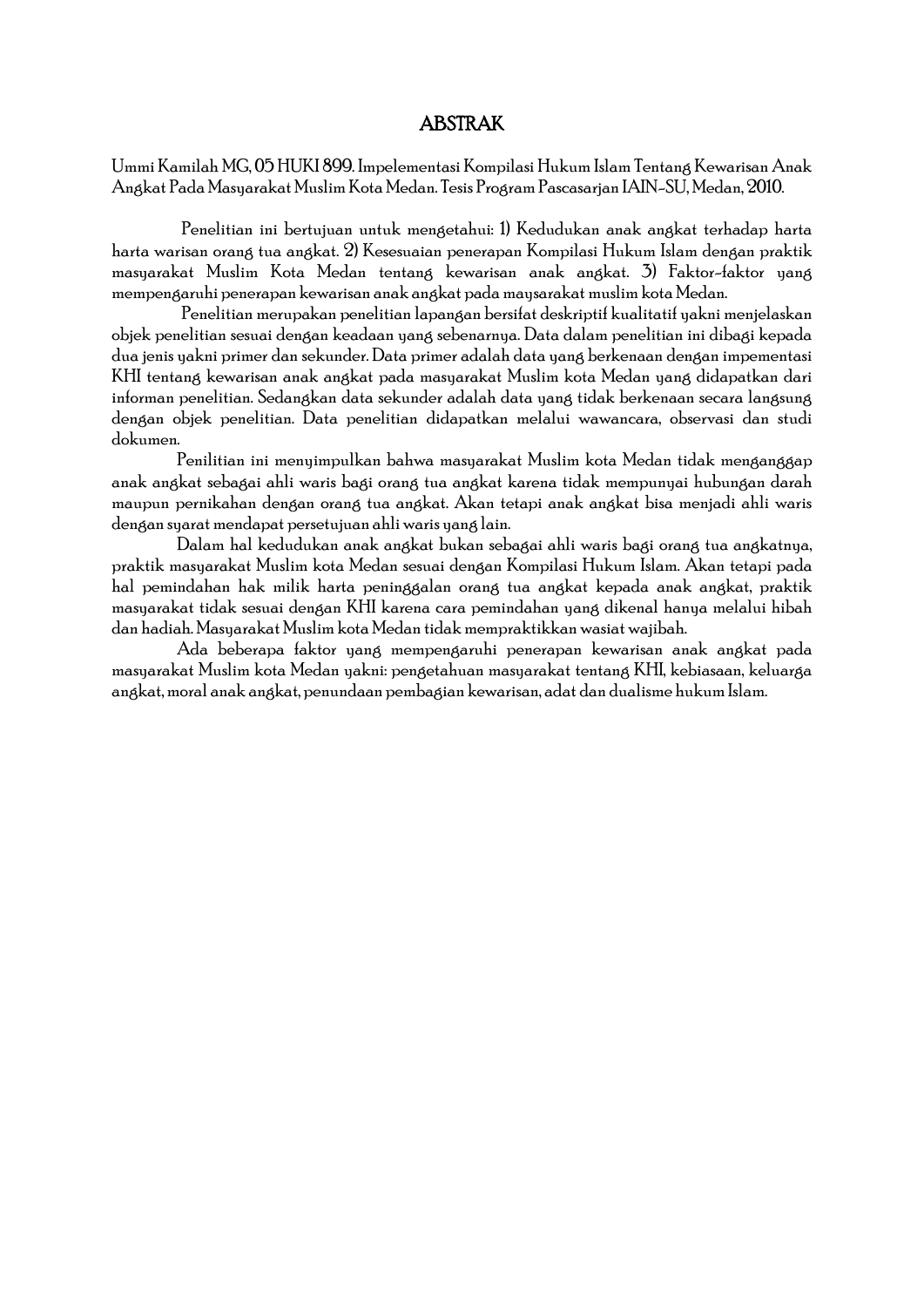## ABSTRACT

Ummi Kamilah MG, 05 HUKI 899. The Implementation of The Compilation of Islamic Law On Adopted Child Inheritance In Medan Muslim Society. The Thesis of Postgraduate Program of State Institute For Islamic Studies, Medan, 2010.

The research purposed to describe: 1) adopted child inheritance status to his adopted parent heritage. 2) The conformity of adopted child inheritance practice of Medan Muslim society with the Compilation of Islamic Law. 3) The factors affect the practice of adopted child inheritance in Medan Muslim society.

The research is field research and qualitative descriptive which describe its object in its fact. Research data divided into two kinds, primary and secondary. The primary data is the all information related with the research object which is obtained from research informant. Meanwhile the secondary data is the information which is not directly related with research object. The instrument to obtain research data are: interview, observation and document study.

The research found that Medan Muslim society does not consider adopted child as inheritant to his adopted parent because of that he has not blood or marriage relation with them. But, in some practice, adopted child can be considered as heritant when he has all heritants approval.

In matter of adopted child legal status as not a heritant to his adopted parent, the practice has conformity with the Compilation of Islamic Law. But in matter of right transfer of adopted parent wealth to adopted child, the society only know giving and present without wasiat wajibah as stated by the Compilation of Islamic Law.

There are factors which affected Muslim practice of adopted child inheritance. The factors are: society knowledge of the Compilation of Islamic Law, customary, adopted family, the moral of adopted child, the delay of heritage settlement, adat and the dualism of Islamic Law.